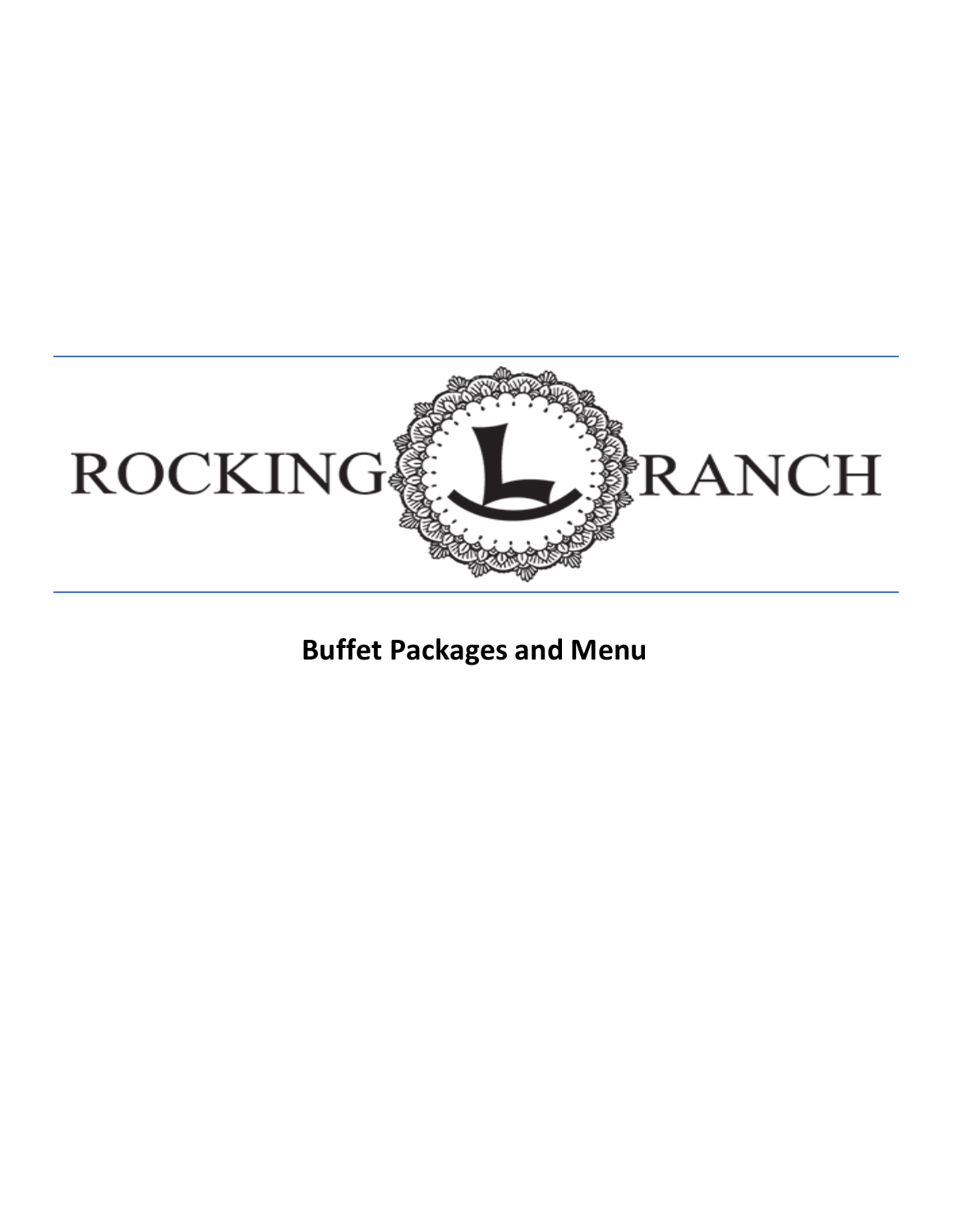

# **OUR DINNER BUFFET PACKAGES & MENU**

| PLATINUM DINNER BUFFET<br>\$39.95 Per Person                                                                                                                                                                                                             | <b>GOLD DINNER BUFFET</b><br>\$34.95 Per Person                                                                                                                                                                                                          | <b>SILVER DINNER BUFFET</b><br>\$32.95 Per Person                                                                                                                                                                                                  | <b>BRONZE DINNER BUFFET</b><br>\$29.95 per person                                                                                                                                                                                                  |
|----------------------------------------------------------------------------------------------------------------------------------------------------------------------------------------------------------------------------------------------------------|----------------------------------------------------------------------------------------------------------------------------------------------------------------------------------------------------------------------------------------------------------|----------------------------------------------------------------------------------------------------------------------------------------------------------------------------------------------------------------------------------------------------|----------------------------------------------------------------------------------------------------------------------------------------------------------------------------------------------------------------------------------------------------|
| <b>Choice of 3 Appetizers</b>                                                                                                                                                                                                                            | <b>Choice of 2 Appetizers</b>                                                                                                                                                                                                                            | <b>Choice of 1 Appetizers</b>                                                                                                                                                                                                                      |                                                                                                                                                                                                                                                    |
| <b>Choice of 1 Salad</b>                                                                                                                                                                                                                                 | <b>Choice of 1 salad</b>                                                                                                                                                                                                                                 | Choice of 1 salad                                                                                                                                                                                                                                  |                                                                                                                                                                                                                                                    |
| <b>Choice of 1 Platinum Entree</b><br>and                                                                                                                                                                                                                | <b>Choice of 2 Entrées</b>                                                                                                                                                                                                                               | <b>Choice of 1 Entrées</b>                                                                                                                                                                                                                         | <b>Choice of 1 Entrées</b>                                                                                                                                                                                                                         |
| 1 Gold, Silver or Bronze Entree                                                                                                                                                                                                                          |                                                                                                                                                                                                                                                          |                                                                                                                                                                                                                                                    |                                                                                                                                                                                                                                                    |
| <b>Choice of 2 Sides</b>                                                                                                                                                                                                                                 | <b>Choice of 2 Sides</b>                                                                                                                                                                                                                                 | <b>Choice of 2 Sides</b>                                                                                                                                                                                                                           | <b>Choice of 2 Sides</b>                                                                                                                                                                                                                           |
| <b>Rolls and Butter</b>                                                                                                                                                                                                                                  | <b>Rolls and Butter</b>                                                                                                                                                                                                                                  | <b>Rolls and Butter</b>                                                                                                                                                                                                                            | <b>Rolls and Butter</b>                                                                                                                                                                                                                            |
| <b>Sweet and Unsweet Tea, Iced</b><br>Water, Lemonade                                                                                                                                                                                                    | <b>Sweet and Unsweet Tea, Iced</b><br>Water, Lemonade                                                                                                                                                                                                    | <b>Sweet and Unsweet Tea, Iced</b><br>Water, Lemonade                                                                                                                                                                                              | <b>Sweet and Unsweet Tea, Iced</b><br>Water, Lemonade                                                                                                                                                                                              |
| <b>China Place Settings Choice of</b><br><b>Gold, Silver or Bronze Charger</b><br><b>Plates, Salad Plate, Dinner</b><br><b>Plate, Mason Jar Drinking</b><br>Mugs, Stemware, Flatware and<br><b>Table Runners Line Servers and</b><br><b>Busing Staff</b> | <b>China Place Settings Choice of</b><br><b>Gold, Silver or Bronze Charger</b><br><b>Plates, Salad Plate, Dinner</b><br><b>Plate, Mason Jar Drinking</b><br>Mugs, Stemware, Flatware and<br><b>Table Runners Line Servers and</b><br><b>Busing Staff</b> | <b>China Place Settings Choice of</b><br><b>Gold, Silver or Bronze Charger</b><br><b>Plates, Salad Plate, Dinner</b><br><b>Plate, Mason Jar Drinking</b><br>Mugs, Stemware, Flatware and<br><b>Table Runners) Line Servers</b><br>and Busing Staff | <b>China Place Settings Choice of</b><br><b>Gold, Silver or Bronze</b><br><b>Charger Plates, Dinner Plate,</b><br><b>Mason Jar Drinking Mugs,</b><br><b>Stemware, Flatware and Table</b><br><b>Runners Line Servers and</b><br><b>Busing Staff</b> |

**Taxes and Gratuities are not included in our Dinner Packages.**

**A 20% Gratuity will be added to your invoice based on the catering portion of your bill.**

**Rocking L Ranch will be responsible to secure the date with our in-house preferred catering company.** 

**You can be confident and assured that our in-house catering service is fully licensed and insured. We are committed to provide you with the highest quality and variety of cuisine available. For your convenience, our in house catering service will provide a complimentary tasting for the bride and groom. Should you wish to add additional guests to your tasting appointment, please contact us to arrange for**  your additional guests. Tastings include 2 entrees and 2 sides. Market price entrees, appetizers and salads are not included in your **tasting options. Our preferred caterer will reach out to you with details.**

**Once you have completed your tasting appointment and made your menu selections, we confirm and notate your account. Your final invoice will be adjusted two weeks prior to your wedding date based on the number of guests that have RSVP'd to your event. You will only be charged for the food based on the number of guests that are actually attending your event. Rocking L Ranch will be responsible for all final payments to the catering staff on your behalf.** 

**All Rocking L Ranch staff and vendors are provided meals compliments of our catering staff. Should you choose to hire any outside vendors that you wish to be served dinner at your event, please include them in your final guest count.** 

**~Thank You~** 

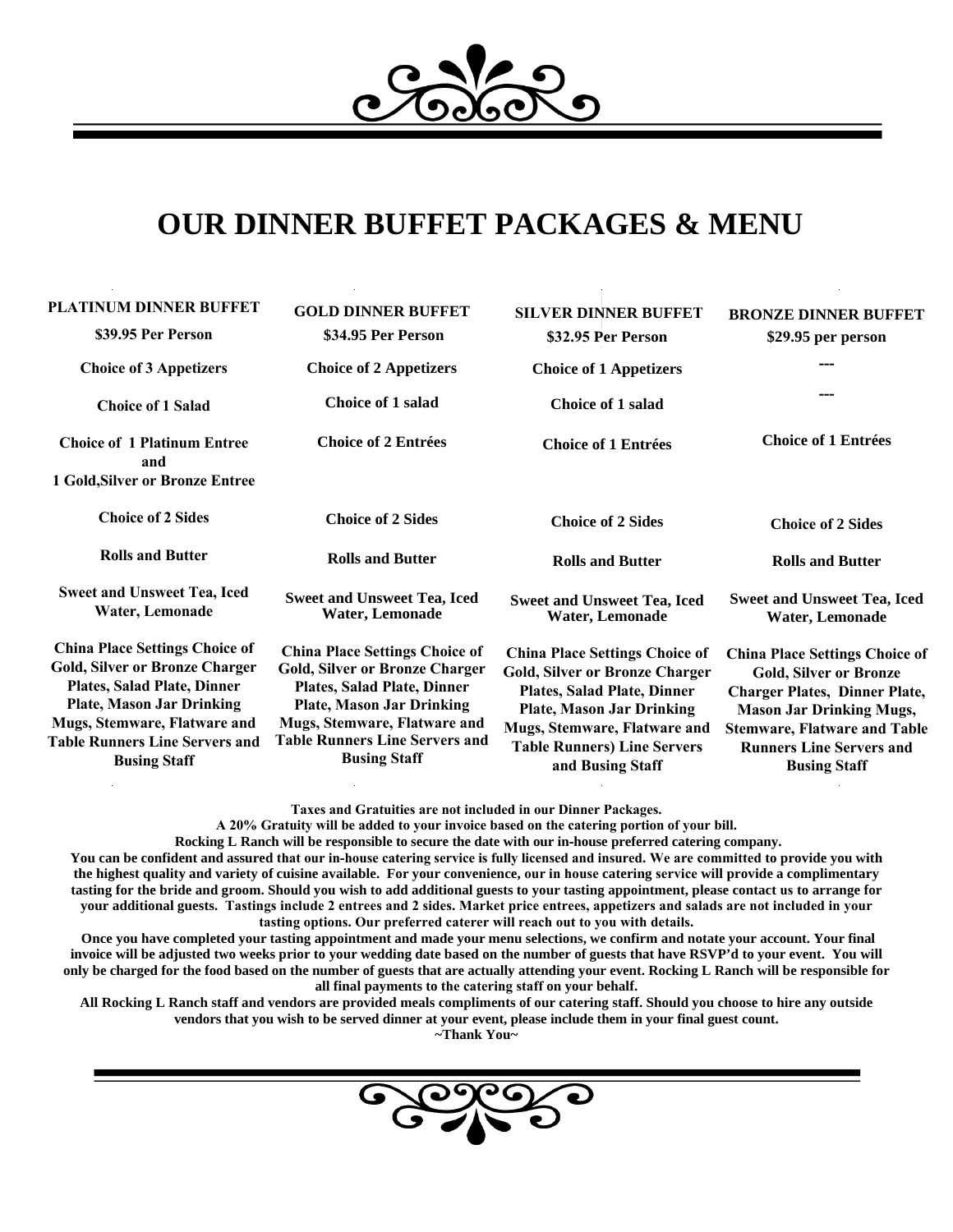

# Our Dinner Buffet Menu

This is our Exclusive In-House catering menu. If there is anything that you don't see. let us know and we will make it special for you!

## Our Awesome Appetizers

Beautifully displayed in our Courtyard Area for your guests to enjoy during the Cocktail Hour!



### COLD APPETIZERS

7 Layer Dip w/Tortillas Chips Fresh Seasonal Fruit Platter w/Assorted Cheeses & Crackers Fruit Kabobs Pepperoni, Salami & Cheeses w/Crackers Vegetable Platter w/Dip Fresh Hummusw/Pita Chips Chicken Salad on Mini Rolls or Croissants Veggie, Turkey or Honey Ham Pinwheels Shrimp Cocktail w/cocktail sauce (addl. \$1.95 pp)

## **HOT APPETIZERS** Chicken Cordon Bleu Bites Chicken & Peppers Kabobs Chicken Tenders Potato Skins with bacon & cheese Cocktail Meatballs (Swedish, Teriyaki, BBQ, Italian…) Pulled Pork, Beef or Grilled Chicken Sliders

Teriyaki Chicken Skewers Sausage Stuffed Mushrooms Cocktail Franks wrapped in pastry Chicken Wings (boneless) (name your type)(addl. \$1.95 pp)

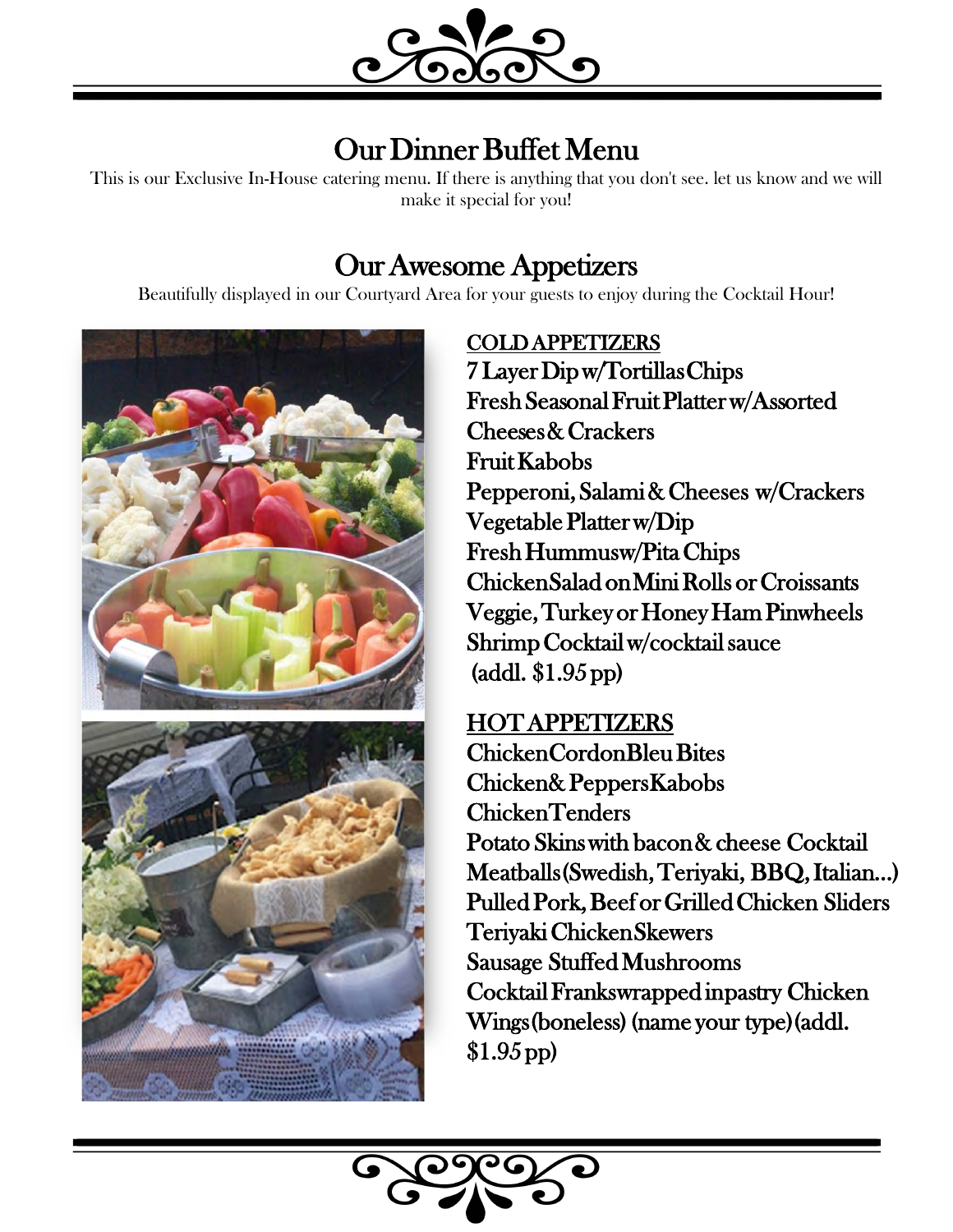# Our Delicious Entrees



# Our Platinum Dinner Entrees

#### CHICKEN & FISH

- Chicken Cordon Bleu
- Cranberry Almond Chicken
- Creamy Spinich Artichoke Chicken
- Chicken w/Sundried Tomato
- Grilled Salmon w/Blackberry Dijon or Lemon Basil Sauce Sauteed
- Mahi Mahi w/Pineapple Salsa
- Tilapia Piccata
- Herb Encrusted Beef Tenderloin w/Marsala Sauce
- \*\*Prime Rib (Market Price)

BEEF & PORK

- \*\*Filet Mignon w/Bearnaise Sauce (Market Price)
- 
- Honey Ginger Pork **Tenderloin**
- Roast w/Sauce • Cranberry Maple Glazed Pork Tenderloin

• Garlic Studded Sirloin Tip

• AVAILABLE IN THE PLATINUM DINNER BUFFET PACKAGE (WHEN ADDED TO OTHER DINNER PACKAGES, MARKET PRICING WILL APPLY)

#### Our Gold, Silver & Bronze Dinner Entrees CHICKEN, TURKEY & FISH BEEF & PORK

| Chicken Marsala                           |                                                      |                                 | Roasted Pork in Garlic and Herb Sauce         |  |
|-------------------------------------------|------------------------------------------------------|---------------------------------|-----------------------------------------------|--|
|                                           | Roast Beef w/Brown Gravy or<br><b>Mushroom Gravy</b> |                                 |                                               |  |
| <b>Chicken Piccata</b>                    | Sirloin Beef Tips w/Peppers &                        |                                 | Roasted Pork w/Portabella Mushrooms &         |  |
| <b>Chicken Parmesan</b>                   | <b>Onions</b>                                        | Gravy                           |                                               |  |
| <b>Parmesan Crusted Chicken</b>           | Sirloin Beef Tips w/Marsala<br>Sauce                 |                                 | Apple & Dried Fruit Stuffed Pork Loin         |  |
| Grilled Caribbean Chicken                 | Beef & Broccoli                                      |                                 | Mo Jo Marinated Pork Loin                     |  |
| Roasted Chicken w/Pan Gravy               | <b>Beef Stroganoff</b>                               |                                 | <b>Pork Tenderloin w/Sauteed Apples</b>       |  |
| <b>Fried Chicken</b>                      |                                                      | <b>Honey Baked Ham</b>          |                                               |  |
| <b>Sticky Chicken</b>                     | Beef & Pork Sage Meatloaf                            |                                 |                                               |  |
| Southwestern Chicken                      | <b>Beef Pot Roast</b>                                |                                 |                                               |  |
| <b>Orange Chicken</b>                     | <b>Beef Burgundy</b>                                 | <b>SMOKEHOUSE BAR-B-Q</b>       |                                               |  |
| <b>Jerk Chicken</b>                       | <b>ENTREES</b>                                       |                                 | <b>SIDES</b>                                  |  |
| Chicken w/Cilantro Sauce                  | <b>Bar-B-Q Chicken</b>                               |                                 | <b>Baked Beans</b>                            |  |
| <b>Roasted Lemon Herb Chicken</b>         | <b>Pulled Chicken</b>                                |                                 | <b>Buttery Corn</b>                           |  |
| <b>Roasted Turkey w/Gravy</b>             | <b>Pulled Pork</b>                                   |                                 | Cashew Napa Slaw<br><b>Corn Casserole</b>     |  |
| Sauteed Fish Fillet w/Garlic & Lemon Herb |                                                      | <b>Applewood Smoked Chicken</b> | Mac & Cheese                                  |  |
| <b>Sauce</b>                              | <b>Mesquite Smoked Turkey</b>                        | **Beef Brisket (Market Price)   | Potato Salad<br><b>Seasoned Potato Wedges</b> |  |
| Steamed Fish Fillet w/Ginger & Garlic     |                                                      |                                 |                                               |  |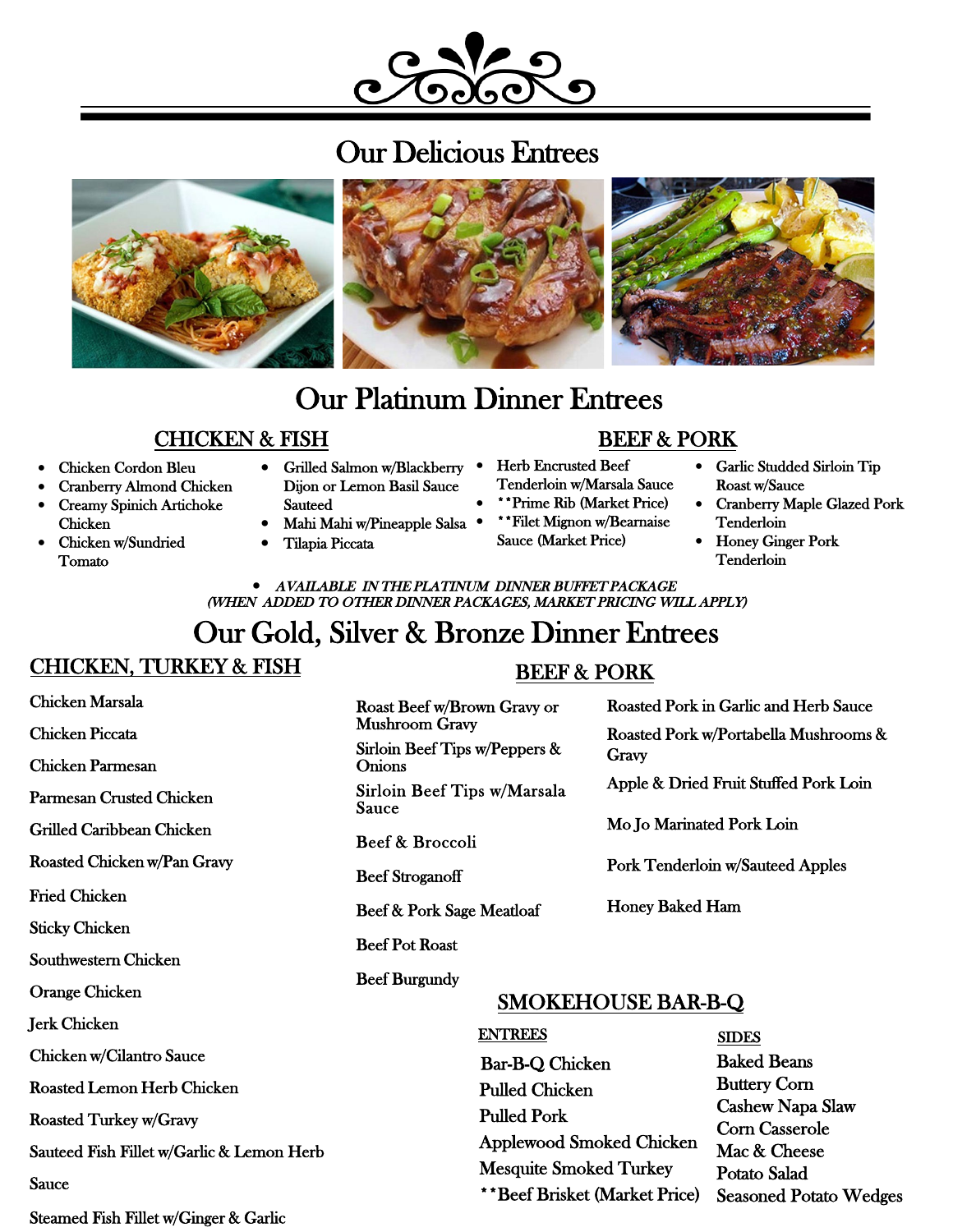

# Our Delicious Entrees Continued…



# Pasta Dinners

Chicken Alfredo Baked Penne Cheese Stuffed Shells w/Marinara Cheese Tortellini w/Marinara or Parmesan Sauce Eggplant Parmesan Fettuccini Alfredo Meat Lasagna Penne alla Vodka

Vegetarian Options

Vegetable Lasagna Veggie Stuffed Shells Pasta Penne with Broccoli & Black Olives Vegetarian Southwest Dinner

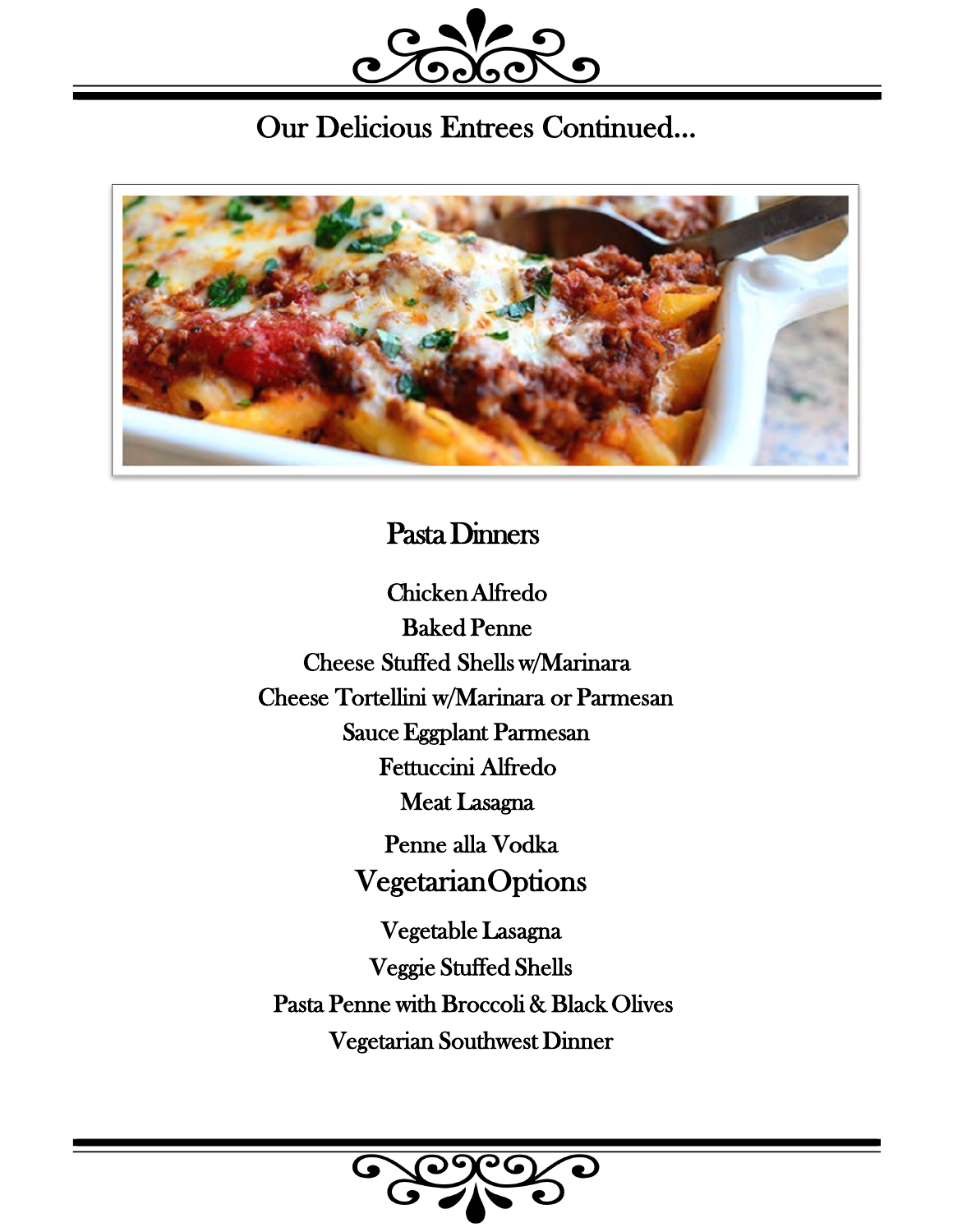

## Our Mouth Watering Sides

Vegetable Sides GREEN BEANS BAKED PARMESAN BASIL TOMATO SLICES CORN CORN ON THE COB (SKEWERED) VEGETABLE MEDLEY MIXED VEGETABLES CARROT SOUFFLE GLAZED CARROTS Salads SPRING MIX HOUSE SALAD WITH DRESSING SPINACH & STRAWBERRY SUMMER **SALAD** CESAR SALAD POTATO SALAD COLESLAW MACARONI SALAD Pasta Sides LINGUINE WITH PARSLEY AND BUTTER SAUCE LINGUINE AND GARLIC/ PARMESAN **SAUCE** MAC& CHEESE

Starchy Sides

RED POTATOES TOSSED IN ROASTED PEPPER GARLIC AOLI

ROASTED RED GARLIC PARMESAN POTATOES

HOME FRIED POTATOES WITH ONIONS

BAKED POTATOES CREAMY MASHED POTATOES MASHED POTATOES WITH GRAVY SWEET POTATO SOUFFLE POTATO SALAD

FRENCH FRIES

Rice & Bean Sides SANTE FE YELLOW RICE SEASONED HERB RICE **BLACK BEANS & RICE RED BEANS& RICE** FRIED RICE RICE - WHITE/YELLOW **JASMINE RICE** 

BAKED BEANS W/WO GROUND BEEF